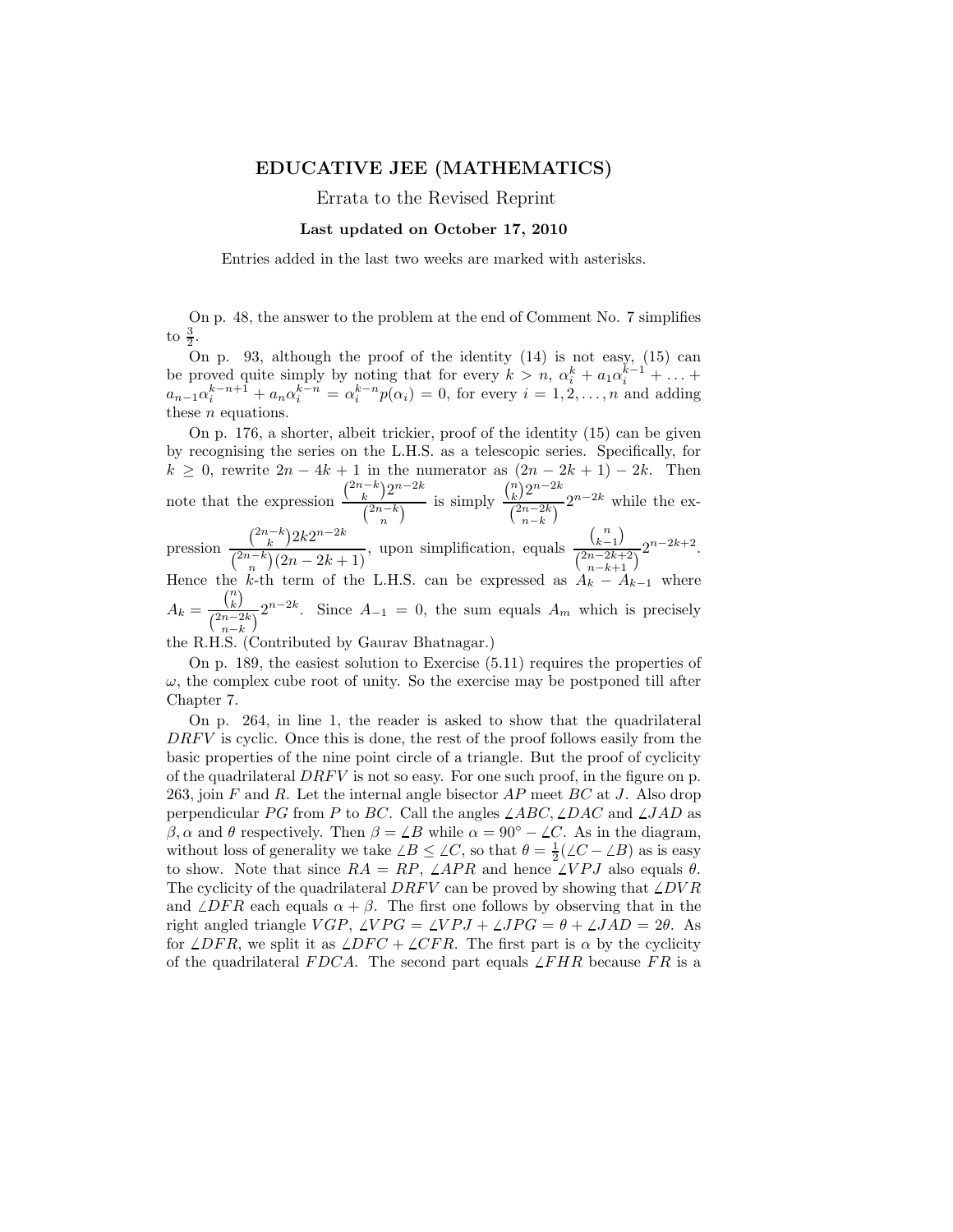median of the right-angled triangle AFH. But  $\angle FHR = \angle B = \beta$  by cyclicity of the quadrilateral BF HD.

On p. 278, the parenthetical remark at the end of the page is incorrect. The result as well as the proof goes through even if the quadrilateral is not convex.

On p. 283, the solution can be simplified considerably. Instead of specifying the points  $z_0$  and  $z_1$ , let them be any two distinct points on the line L. Then there exists a complex number  $\lambda$  such that  $z_2 = (1 - \lambda)z_0 + \lambda z_1$  and  $z_3 =$  $(1 - \overline{\lambda})z_0 + \overline{\lambda}z_1$ . Therefore the expression  $\overline{z_2b} + z_3\overline{b}$  equals  $(1 - \overline{\lambda})(b\overline{z_0} + \overline{b}z_0)$  +  $\overline{\lambda}(b\overline{z_1} + \overline{b}z_1)$ . But since the points  $z_0, z_1$  lie on the line L, each of the expressions  $b\overline{z_0} + \overline{b}z_0$  and  $b\overline{z_1} + \overline{b}z_1$  equals c. Therefore  $\overline{z_2b} + z_3\overline{b} = (1 - \overline{\lambda})c + \overline{\lambda}c = c$ . An alternate solution, not based on (16), can also be given by observing that (i) the midpoint of the segment joining  $z_2$  and  $z_3$  lies on L and (ii) this segment is perpendicular to L. By (i),  $b(\overline{z_2+z_3})+\overline{b}(z_2+z_3) = 2c$  while by (ii),  $z_2-z_3$  is a real multiple of b, and hence  $(z_2 - z_3)/b = (\overline{z_2} - \overline{z_3})/b$ , i.e.  $b(\overline{z_2} - \overline{z_3}) - b(z_2 - z_3) = 0$ . These two equations together imply  $b\overline{z_2} + bz_3 = c$ .

On p. 297, the figure is misleading. The circle ought to cut the coordinate axes and OA should be a diameter of it.

On p. 302, in Figure (a), the points  $P$  and  $C$  should be joined to each other by a straight line.

On p. 303, in the problem solved in Comment No. 10, the locus is already given except for the value of  $\lambda$  which is to be found. This can be done simply by identifying any one point on the locus. By symmery of the circle w.r.t. the axes, it is obvious that the intercept between the axes of the tangent at the point  $(2+\sqrt{2}, 2+\sqrt{2})$  will have this point as its midpoint. Hence  $x = 2+\sqrt{2}, y = 2+\sqrt{2}$ must satisfy the equation of the locus. So,  $4+2\sqrt{2}-(2+\sqrt{2})^2+\sqrt{2}\lambda(2+\sqrt{2})=0$ which gives  $\lambda = 1$ . (Pointed out by Ananth Kumar.)

On p. 313, the first part of the solution, viz. to get the equation of a typical member of the family of circles passing through  $A$  and  $B$  can be generalised as follows. Given two (distinct) points  $A = (x_1, y_1)$  and  $B = (x_2, y_2)$ , let  $C_1$  be any circle passing through them. Write the equation of  $C_1$  in the form  $E_1 = 0$ . Next, we write the equation of the line L joining A and B in the form  $E_3 = 0$ . Then any circle passing through A and B has its equation of the form  $E_1 + \mu E_3 = 0$ . It does not matter which circle  $C_1$  we choose as long as it passes through A and B. (If we change  $C_1$  to, say  $C'_1$ ,  $E_1$  will change to  $E'_1$  (say). But  $E_3$ will not change and by changing the value of  $\mu$  to some  $\mu'$  we can ensure that  $E_1 + \mu E_3 = E'_1 + \mu' E_3$ , because  $E_1 - E'_1$  is a multiple of  $E_3$ .) One canonical choice is to take  $C_1$  as the circle having AB as a diameter. For any point P on this circle, the lines  $PA$  and  $PB$  are at right angles to each other. So the equation of  $C_1$  is  $E_1 = 0$  where  $E_1 = (x - x_1)(x - x_2) + (y - y_1)(y - y_2) = 0$ . Thus we see that the 1-parameter family of all circles passing through two points  $A = (x_1, y_1)$  and  $B = (x_2, y_2)$  is

$$
(x - x1)(x - x2) + (y - y1)(y - y2) + \mu E3 = 0
$$
 (1)

where  $E_3 = 0$  is the equation of the line L passing through A and B. A limiting case of this in which  $A$  and  $B$  coincide is interesting. In that case  $L$  becomes the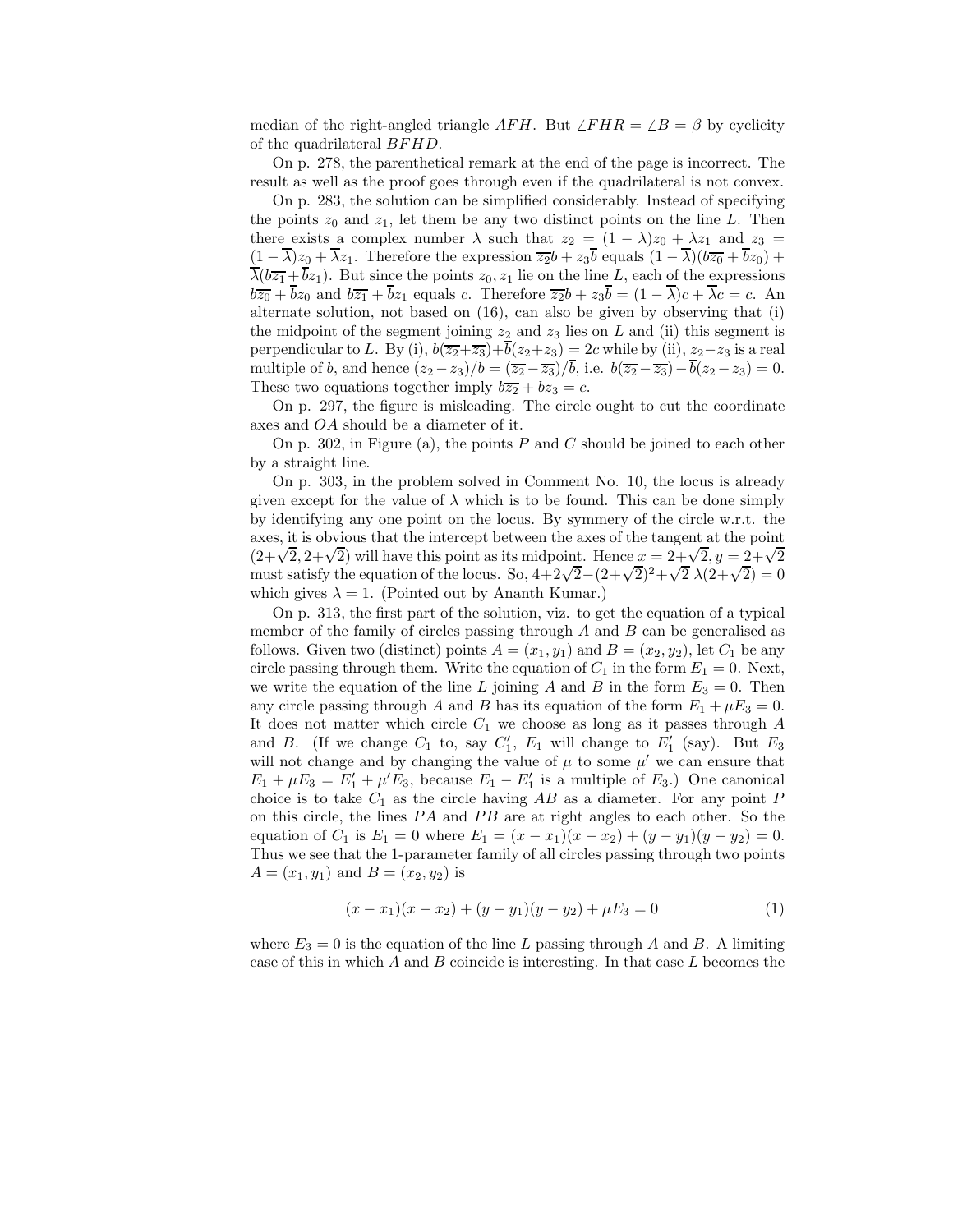tangent. Thus, given a line L with equation  $E_3 = 0$  and a point  $A = (x_1, y_1)$ on it, the 1-parameter family of all circles which touch  $L$  at  $A$  is given by

$$
(x - x1)2 + (y - y1)2 + \mu E3 = 0
$$
 (2)

On p. 349, the justification given for showing that the function  $f(x)$  has at least one more zero needs some elaboration and correction. As noted there,  $f(3) = 0$  and so 3 is a zero of f. A direct computation gives  $f'(3) = 8 \ln 2 - 6$ . From the approximate value of  $\ln 2$  as 0.6931,  $f'(3) < 0$ . So, for sufficiently small, positive  $\delta$ , we have  $f(3 + \delta) < 0$ . But  $f(4) = 1 > 0$ . So, by the Intermediate Value Property, somewhere between  $3 + \delta$  and 4, f has at least one zero. Alternately, one can observe that since  $f(2)$  and  $f(4)$  are both positive, f has an even number of zeros in the interval  $(-2, 4)$  One of them is 3. But it is not a double zero since  $f'(3) \neq 0$ . (For this one does not need an approximate value of ln 2. Only its irrationality is enough.)

On p. 365, another simpler solution to the Main Problem can be given using the well-known Heron's formula for the area of the triangle ABC, viz.  $\Delta = \sqrt{s(s-a)(s-b)(s-c)}$  which, in the present case becomes simply  $\Delta =$  $\sqrt{sr_1r_2r_3}$ . Squaring and using (1) on the same page gives  $r^2s^2 = sr_1r_2r_3$  and hence  $\frac{r_1r_2r_3}{s} = r^2$ . (Pointed out by Aveek Sen.)

On p. 369, in the figure the line  $ID$  should be perpendicular to the side  $BC$ .

On p. 386, the problem solved in Comment No. 10 beginning is popularly known as the Steiner-Lehmus theorem. The trigonometric solution given on p. 388 needs correction because the formula for the length of the angle bisector is wrongly quoted. The correct formula involves the cosine and not the sine of half the corresponding angle. Using the correct formula, Equation (30) should be replaced by  $(bc+ac)\cos\frac{B}{2} = (bc+ab)\cos\frac{C}{2}$ . If  $b > c$  then the first factor of the L.H.S. is smaller than that of the R.H.S. Further, in this case we also have  $0 < \frac{C}{2} < \frac{B}{2} < \frac{\pi}{2}$  and hence  $\cos \frac{B}{2} < \cos \frac{C}{2}$ . Hence the second factor of the R.H.S. is also less than the second factor of the R.H.S. As all the factors are positive, we get a contradiction.

On p. 392, Exercise (11.38) is newly added. A solution for it can be given as follows.

For a trigonometric proof, let  $\angle BAP = \alpha$ and R be the circumradius. Then the problem reduces to proving  $\sin(\alpha + 60^{\circ}) = \sin \alpha +$  $\sin(60^\circ - \alpha)$ . For a pure geometry solution, take Q on  $AP$  so that  $PB = PQ$ . Then since  $\angle BPQ = \angle BCA = 60^{\circ}$ , the triangle  $BPQ$  is equilateral. This makes  $\angle BQA = 120°$  and  $\Delta BQA \equiv \Delta BPC$ . Ptolemy's theorem also gives the result directly. But a solution using complex numbers appears awkward.



On p. 394, the calculations in the solution to the Main problem can be simplified a little by observing that since the answer depends only on the relative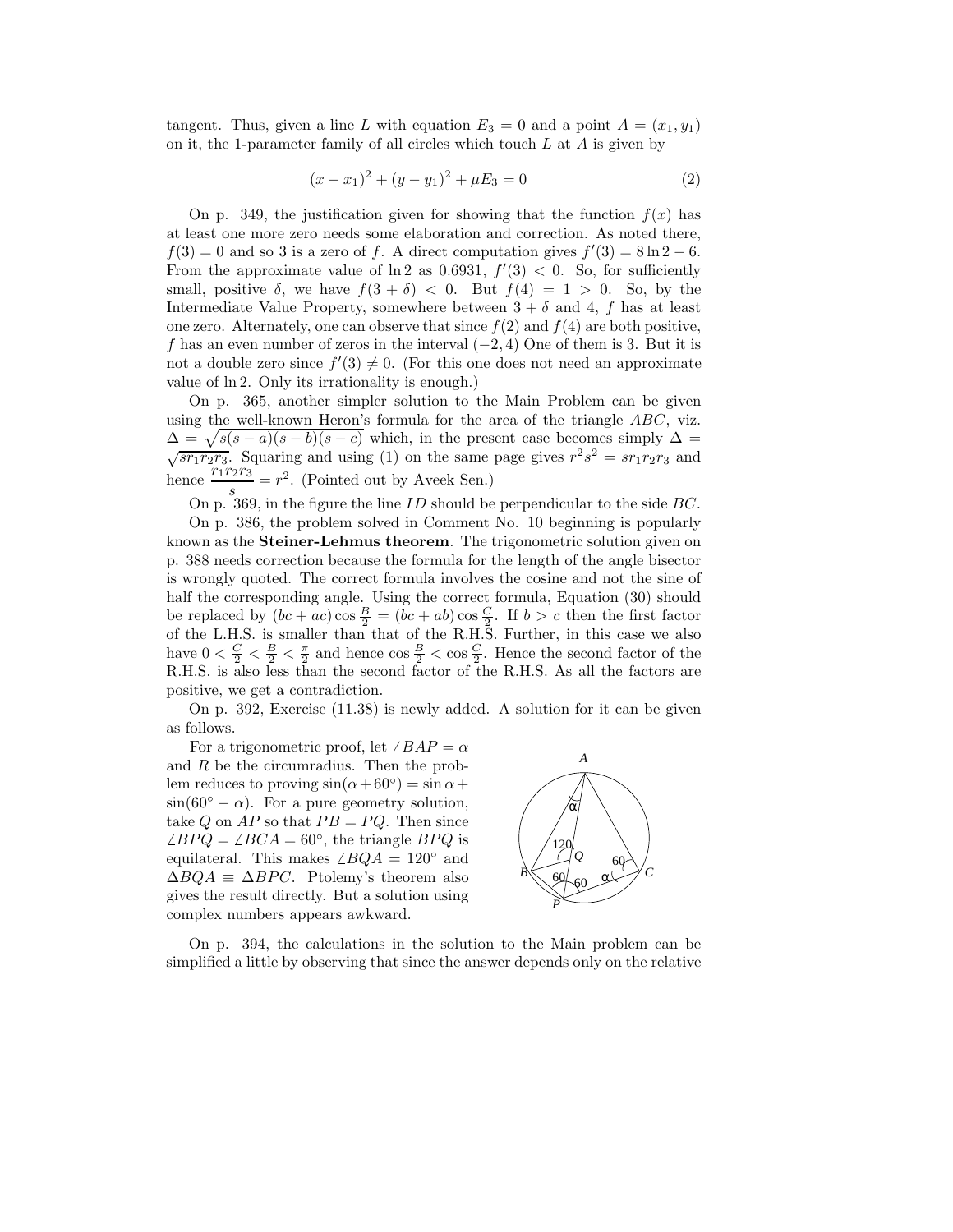proportions of the lengths involved, we are free to choose the units. Taking  $AM = 1$ , we get, in succession,  $h = \tan 60^\circ = \sqrt{3}$ ,  $MB = h \cot 30^\circ = \sqrt{3}$  $AM = 1$ , we get, in succession,  $h = \tan 60^\circ = \sqrt{3}$ ,  $MB = h \cot 30^\circ = \sqrt{3} \times \sqrt{3} = 3$ ,  $r = \frac{1}{MB} = MA = 1$ ,  $OM = 2$ ,  $MC = \sqrt{1+4} = \sqrt{5}$  and finally  $\overline{3} = 3$ ,  $r = \frac{1}{2}(MB - MA) = 1$ ,  $OM = 2$ ,  $MC = \sqrt{1+4} = \sqrt{5}$  and finally, √ 3

 $\tan \theta =$  $\frac{\sqrt{5}}{\sqrt{5}}$ . (Contributed by M. R. Railkar.)

On p. 435, the correct answer to Exercise (6.18) is the interval  $(2,\infty)$  and not the interval  $(1, 2)$  as given. The reason is that since the base of the logarithm on the L.H.S. (viz. 0.3) is less than 1,  $\log_{0.3}(x-1) < 0$  implies that  $x-1 > 1$ and not  $x - 1 < 1$  as claimed. (Pointed out by Manzil Zaheer.)

On p. 445, in the answer to Exercise  $(8.8)(b)$ , an additional condition to ensure that the points  $z_1, z_2, z_3, z_4$  are not collinear (for example, one based on Exercise (8.24)) is needed. (Pointed out by Ananth Kumar.)

On p. 448, the correct answer to Exercise (9.3) is 'one' since the first circle touches the second one internally. (Pointed out by P. N. Ramachandran.)

On p. 448, add the following line at the end :

as a diameter is  $(x - x_1)(x - x_2) + (y - y_1)(y - y_2) = 0$  as can be obtained

On p. 449, in the solution to Exercise  $15(c)$ , interchange subscripts 1 and 2. On p. 450, in the figure at the bottom, interchange  $P$  and  $Q$ . Also, take  $P$ as  $(a, 0)$  instead of  $(a, b)$ . (Pointed out by Prateek Ghelot.)

On p. 452, the correct answer to Exercise (9.35) is  $\frac{15a^2}{4}$  $\frac{a^2}{4}$  as the points of contacts with the circle are  $(-a/2, \pm a/2)$ . (Pointed out by P. N. Ramachandran.)

On p. 453, the correct answer to Exercise (9.41) is  $y + 10 = \frac{1}{3}(x - 1)$ . (Pointed out by Manzil Zaheer).

On p. 453, the answer to Exercise (9.47) is  $3(3 + \sqrt{10})$  as the radius is 3 (and not 1). (Pointed out by P. N. Ramachandran.)

On p. 454, in the answer to Exercise  $(9.50)$ , the points  $A, B$  are  $(0, 0)$  and  $(1, 1)$  and so the answer is  $x(x - 1) + y(y - 1) = 0$ . (Pointed out by Manzil Zaheer.)

On p. 456, the correct answer to Exercise  $(10.4)(a)$  is 'Two' and not 'Four', because the case  $\sin x = -1$  has to be discarded since  $\tan x$  and  $\sec x$  are undefined when  $\sin x = -1$ , i.e., when  $x = \frac{3\pi}{2}$ . (Pointed out by Kumar Anand.) Also, a slicker solution to (c) is possible from the inequalities  $x(x + 1) \geq 0$  and  $x^2 + x + 1 \leq 1$ , implied, respectively, by the radical sign and the domain of the inverse sine function. Together, they give  $x^2 + x = 0$ .

On p. 458, in the solution to Exercise (10.24), a purely geometric argument can be given by noting that  $\frac{1}{a^2} + \frac{1}{b^2}$  $\frac{1}{b^2}$  and  $\frac{1}{p^2} + \frac{1}{q^2}$  $\frac{1}{q^2}$  both represent the reciprocal of the square of the distance of the origin from the line  $L$ , which is independent of coordinates.

On p. 490, a shorter proof of the inequality (8) can be given by writing the L.H.S. as the sum of three terms, viz. as  $\cos x + \cos x + \sec^2 x$  and applying the A.M.-G.M. inequality.

\*On p. 509, in Exercise (13.19), the condition  $-\frac{\pi}{2} \leq x \leq \frac{\pi}{2}$  should be replaced by  $-\frac{\pi}{2} < x < \frac{\pi}{2}$ . However, then there are no values of  $\lambda$  for which f has a (global) maximum and also a (global) minimum. If the problem is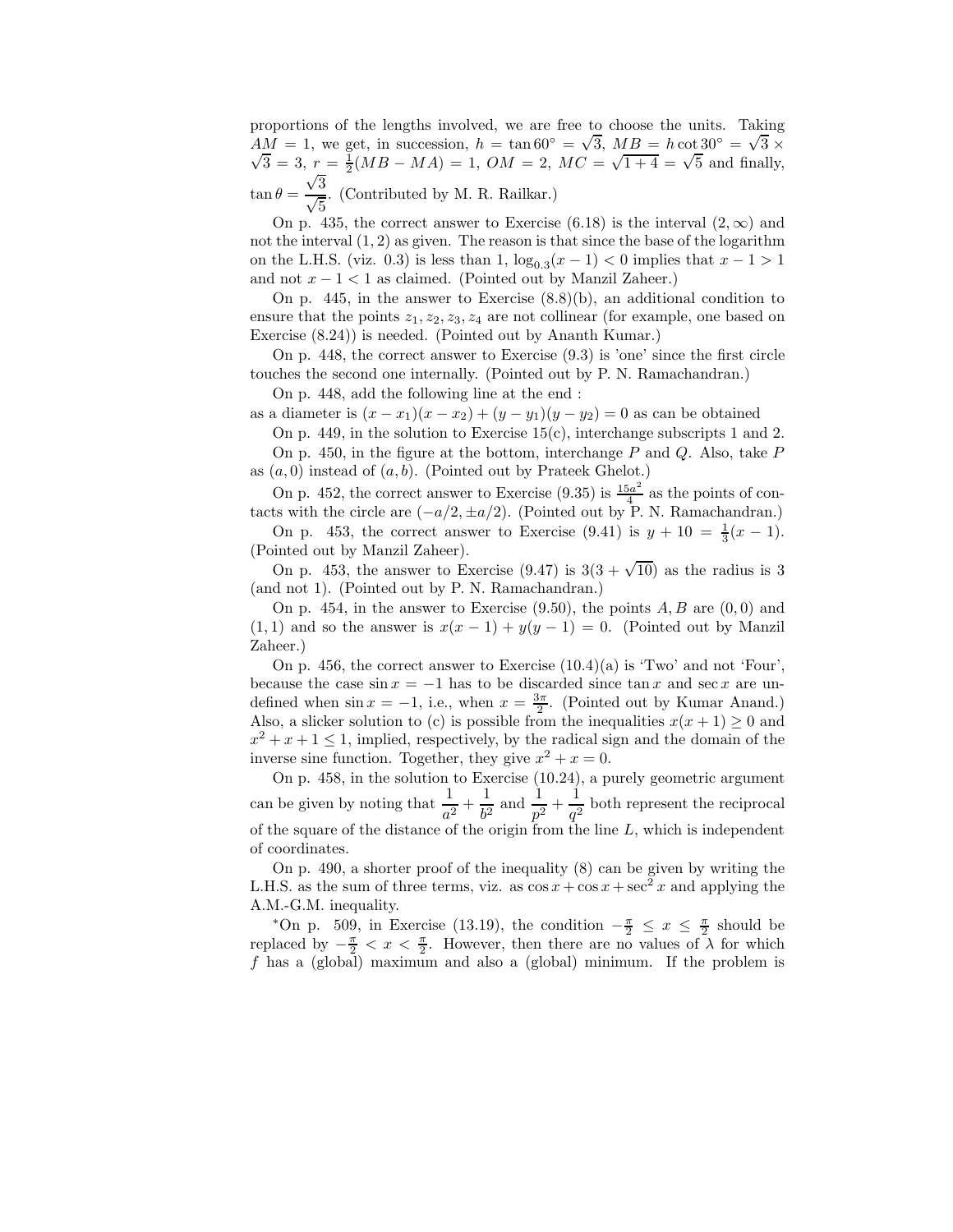taken to mean a local maximum and a local minimum, then the answer is  $\lambda \in \left(-\frac{3}{2},0\right) \cup \left(0,\frac{3}{2}\right)$ . This is obtained by putting  $u = \sin x$ , and noting that the derivative of the function  $g(u) = u^3 + \lambda u^2$  must have two distinct roots in the interval  $(-1, 1)$ . (Pointed out by Sameer Kulkarni.)

On p. 546, in the solution to the first problem, implicit differentiation gives  $3y^2y' + 6x = 12y'$  (instead of  $3y^2y' + 6x = 12$ ). As a result, the subsequent calculations change too. y' comes out as  $\frac{2x}{4-y^2}$ . For a vertical tangent,  $4-y^2$ . must vanish, giving  $y = \pm 2$  and correspondingly,  $3x^2 = 12y - y^3 = \pm 16$ . As  $x^2$ cannot be negative, the value  $y = -2$  has to be discarded. The value  $y = 2$  gives  $(\pm \frac{4}{\sqrt{2}}$  $\frac{1}{3}$ , 2) as the two points on the curve where the tangent is vertical. (Pointed out by Harshad Sahasrabuddhe.)

On p. 569, in the first problem in Comment No. 15, the given function  $f(x)$ is actually differentiable at  $x = 1$ . The function  $(x - 1)^2 \sin \frac{1}{(x-1)}$  would be differentiable at  $x = 1$  if it is set equal to 0 at  $x = 1$ . Also  $-|x|$  is differentiable at  $x = 1$  and has value  $-1$  there. Adding the two gives the differentiability of f at  $x = 1$ . (Pointed out by Prakash Pethe.)

On p. 591, in lines 10 and 11 and also in the figure replace  $c$  by  $c_1$  as the symbol  $c$  is already used for something else. Also in line 13 from the bottom, the notation  $f^{-1}(y_0-\delta, y_0+\delta)$  indicates the image of the interval  $(y_0-\delta, y_0+\delta)$  under the function  $f^{-1}$ . Strictly speaking, it should be denoted by  $f^{-1}((y_0-\delta, y_0+\delta))$ . That is, there should be two pairs of parentheses, one nested in the other, with the inner one to denote an open interval and the outer one to denote the action of the function  $f^{-1}$ . But in such situations it is customary to write just one pair of parentheses to do both the jobs.

On p. 597, in the definition of  $\phi(x)$  in line 2, remove the expression '= 0' appearing at the end.

On p. 668, it is mentioned that the integral  $\int_0^{\pi/2}$ 0  $sin((2m-1)u)$  $\frac{2m}{\sin u} du$  can be evaluated using Chebychev polynomials. Actually, an easy evaluation is possible. Call this integral as  $J_m$  for  $m \geq 1$ . Then the integrand of  $J_{m+1} - J_m$ can be written as  $\frac{2 \cos(2mu) \sin u}{\sin u} = 2 \cos(2mu)$ . But then  $J_{m+1} - J_m$  equals  $\int_0^{\pi/2}$ 0  $2\cos 2m\pi du = \frac{1}{2}$  $\frac{1}{m}\sin(2mu)\right|$  $\pi/2$  $\int_0^{\infty}$  = 0. Thus we have shown that  $J_{m+1}$  =  $J_m$  for all  $m \geq 1$ . A direct calculation gives  $J_1 = \pi/2$ . This proves (12) on p. 668 and gives an alternate (and a more direct) solution to the problem.

On p. 711, the denominator of the integrand in the last integral in Line 6 should be  $5t^2 + 6t + 5$  instead of  $5t^2 + 6t + 1$ . This changes the solution considerably because now the denominator no longer factorises as a product of linear polynomials. The correct solution is  $y = \frac{1}{2}$  $\frac{1}{3}$  tan<sup>-1</sup>  $\left[\frac{4\tan(4x + \tan^{-1}\frac{3}{4}) - 3}{5}\right]$ 5 1 − 5  $\frac{3}{3}x$ . (Pointed out by Aveek Sen.)

On p. 713, a simpler derivation of the differential equation (55) and also of its solution can be given as follows. (Contributed by M. R. Railkar.)

Let  $P = (x_0, y_0)$  be a point on C. Let the tangent to C at P meet the axes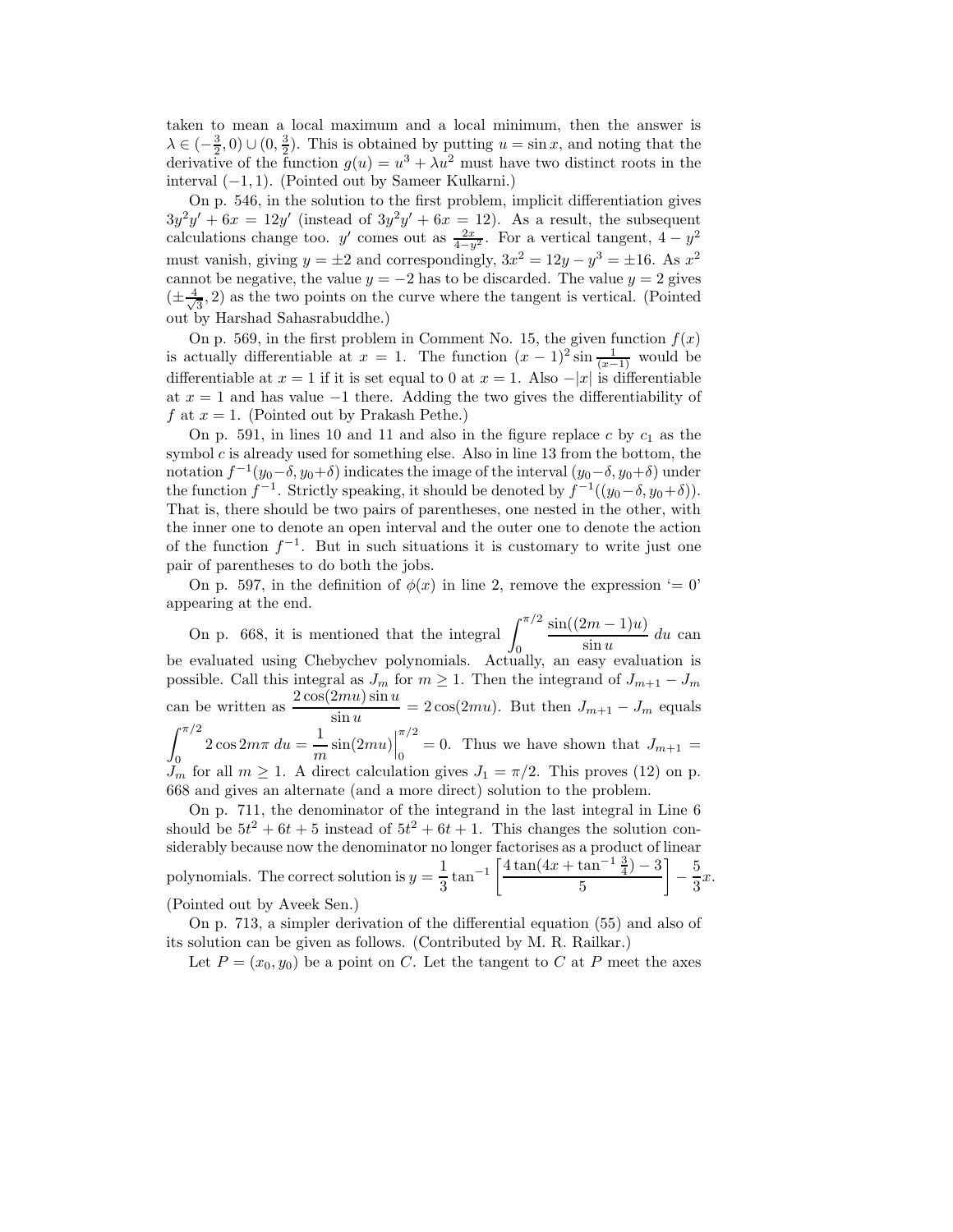at A and B respectively. Since P is the midpoint of AB, we have  $A = (2x_0, 0)$ and  $B = (0, 2y_0)$ . Hence the slope of AB is  $-\frac{y_0}{x_0}$ . But as this line touches C at

P, its slope also equals the value of  $\frac{dy}{dx}$  at  $(x_0, y_0)$ . Hence

$$
\left(\frac{dy}{dx}\right)_{x=x_0} = -\frac{y_0}{x_0}
$$

(This is also obvious from the diagram if we observe that  $P$  being the midpoint of the hypotenuse of a right angled triangle AOB, the triangle  $OPA$  is isosceles. So the lines  $PO$  and PA are equally inclined to the vertical line at P. Hence their slopes are negatives of each other.) *<sup>O</sup>*



As  $P_0$  was any point on C, we can as well replace  $x_0$  and  $y_0$  by x and y respectively to get

$$
\frac{dy}{dx} = -\frac{y}{x}
$$

For an alternate solution of this differential equation, simply rewrite it as  $xdy + ydx = 0$  and integrate to get  $xy = k$ , a constant.

The correct spelling of the word 'parallelopiped' used on p. 743 and later is 'parallelepiped'. But now the incorrect spelling is standard. (Pointed out by M. R. Railkar.)

On p. 804, in the answer to the Ruin Problem, in addition to the cases considered, a ruin can occur at the end of the 14-th round also when there is exactly 1 head in the first 10 rounds, exactly one head in the next two rounds and no head in the 13th and the 14th round. The probability of this is  $\binom{10}{1}pq^9 \times$  $\binom{1}{1}pq \times q^2 = 20p^2q^{12}$ . Hence the answer to the problem is  $q^{10}(1+10pq+65p^2q^2)$ which, in the case of a fair coin reduces to  $\frac{121}{16,384}$ . (Pointed out by Vivek Saxena.)

On p. 807, Exercise 22.6 (b) can be worked out with the given values. But the data is inconsistenct since  $P(ABC)$  can never exceed  $P(AB)$  as is given.

On p. 820, in line 18, delete the last sentence as there is no Exercise (23.20) in the text.

On p. 902, the answer to Exercise (13.2) is the ratio of the sides of the rectangular part of the window which admits maximum light. The function  $f(a)$  given in the solution should be  $ac - 2a^2 - \frac{3\pi}{4}a^2$ .

On p. 902, the answer to Q. 4(i) is  $\frac{3\sqrt{3}}{4}r^2$  and not  $\frac{3\sqrt{3}}{8}$  because the area of the triangle  $PQR$  is twice that given in the solution.

On p. 903, the correct answer to Exercise (13.9) is  $(A)$ . As  $h(x)$  is decreasing on  $[0, \infty)$ , we have  $h(x) \leq h(0) = 0$  for all  $x \in [0, \infty)$ . But f and hence h assumes only non-negative values. This forces  $h(x) = 0$  for all  $x \in [0, \infty)$ . (Pointed out by Ankit Thakur.)

On p. 907, the correct answer to Exercise (15.3) is that none of the given statements is true. All that can be concluded from the data is that  $a$  and  $b$  are of opposite signs as the normal must have positive slope.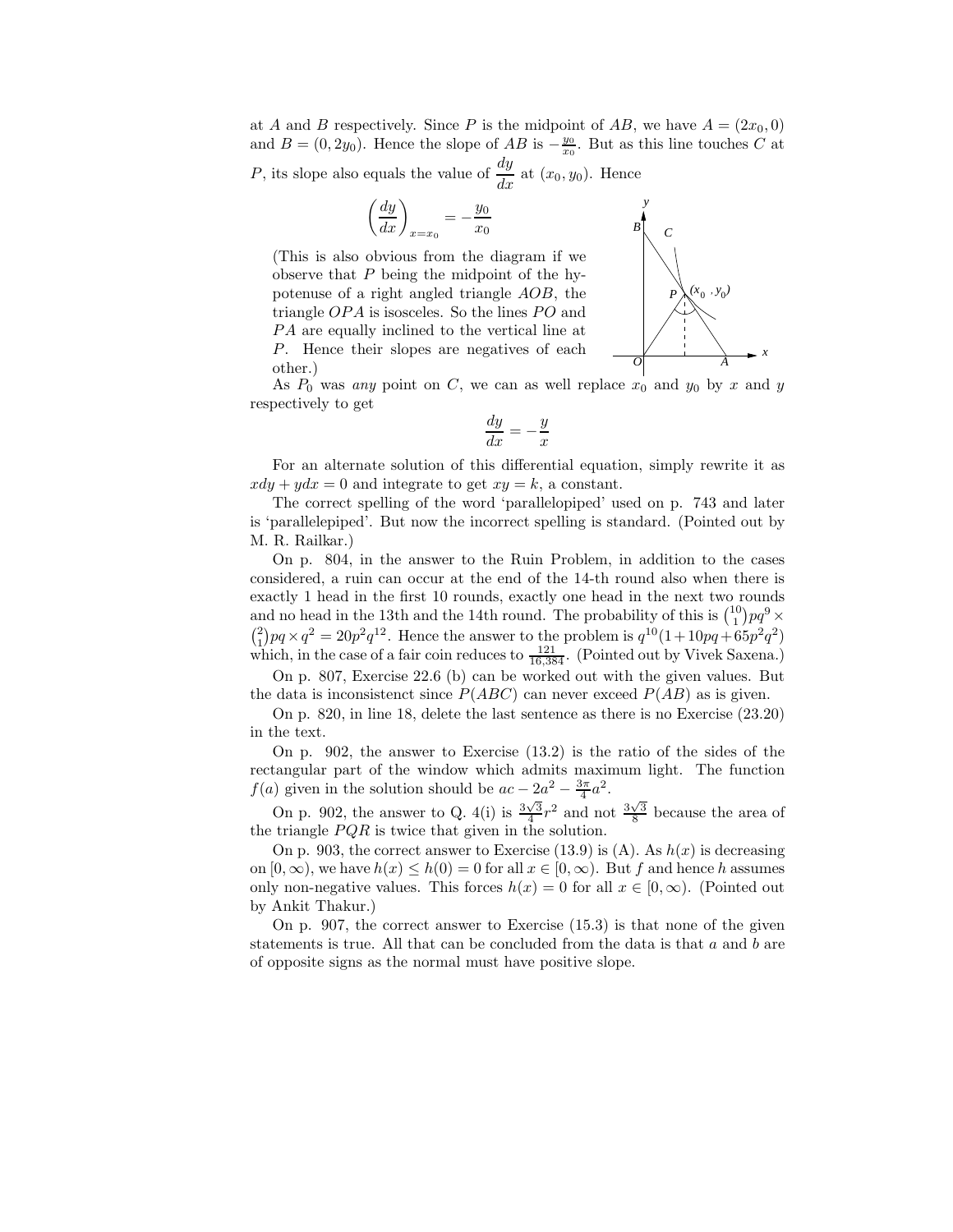On p. 908, the correct answer to Exercise 7(c) is  $x + y = 1$ . (When  $x = 0$ , y equals 1. In the equation for y', the expression  $\frac{y}{\ln(1+x)}$  ought to be  $\frac{y}{(1+x)}$ . Putting  $x = 0, y = 1$  gives  $y' = 1$ . Hence the slope of the normal at  $(0, 1)$  is  $-1$ .

On p. 913, the answer to Exercise 22(a) should be differentiable everywhere, since  $f'_{-}(0)$  and  $f'_{+}(0)$  both equal 1.

On p. 914, in the answer to Exercise  $(15.25)(b)(ii)$ , the function  $f(x)$  does have an inverse on  $[1, \infty)$  defined by  $f^{-1}(x) = \frac{1}{2}(1 + 4\log_2 x)$ . Note however, that the function f is not one-to-one on R since  $f(x) = f(1-x)$  for all  $x \in \mathbb{R}$ . (Pointed out by Manzil Zaheer.)

On p. 917, a purely algebraic solution to Exercise (16.20) can be given by expressing  $a_1$  and  $a_2$  in terms of the roots of  $p(x)$ , say  $r_1, r_2, \ldots, r_n$ . The given condition then reduces to  $(n-1)\sum_{i=1}^{n}$  $r_i^2 < 2 \sum$  $\sum_{i < j} r_i r_j$  and hence to  $\sum_{i < j} (r_i - r_j)^2 < 0$ which is a contradiction if all  $r_i$ 's are real. (Contributed by Vivek Saxena.)

On p. 919, in the answer to Exercise  $(17.3)(vi)$ , the point C should be  $(-1, 2)$ and not  $(1, 2)$ . Also the correct answer is  $\int_1^2$ −1  $\sqrt{5-x^2}dx-2-\frac{1}{2}$  $\frac{1}{2}$  which comes out as  $\frac{5}{2}(\sin^{-1}(\frac{2}{\sqrt{2}}))$  $(\frac{1}{5}) + \sin^{-1}(\frac{1}{\sqrt{2}})$  $(\frac{1}{5}) + \frac{4}{5}) - \frac{5}{2} = \frac{5\pi}{4} - \frac{1}{2}$ . (The area under the arc  $CB$  can also be found by adding the area of the sector  $OBC$  and that of the triangles OCE and OBD.)

On p. 930, in the solution to Exercise (19.10), it is preferable (and easier) to derive the differential equation in terms of  $\frac{dx}{dy}$  since it relates more easily to the slope of the normal (which is simply  $-\frac{dx}{dy}$ ). On squaring the distances, the equation we get is  $y^2(\frac{dx}{dy})^2 = 2xy\frac{dx}{dy} + x^2(\frac{dx}{dy})^2$ . So, at every point of the curve, one of the two possibilities holds, viz. either (i)  $\frac{dx}{dy} = 0$  or (ii)  $y^2 \frac{dx}{dy} = 2xy + x^2 \frac{dx}{dy}$ . The second possibility leads to the solution given. But the first possibility also gives a valid solution, viz. the vertical line  $x = 1$ . The complete solution, therefore, is the union of the circle  $x^2 + y^2 = 2x$  and the straight line  $x = 1$ . If one insists upon a single equation in  $x$  and  $y$  whose solution set is this union of two curves, it is  $(x-1)(x^2+y^2-2x) = 0$ . (Pointed out by Manzil Zaheer. Actually, the reasoning needed here is much more subtle. All we can get immediately from the equation  $y^2(\frac{dx}{dy})^2 = 2xy\frac{dx}{dy} + x^2(\frac{dx}{dy})^2$  is that at every point of the curve,  $either (i)$  or (ii) holds. It *does not* follow automatically that either (i) holds throughout for the curve or (ii) does. To conclude this would be as absurd as saying that since every human being is either a man or a woman, therefore, either every human being is a man or else every human being is a woman! To solve either (i) or (ii), we need to know that it not only holds at a point of the curve, but in some neighbourhood of that point. To deduce this from the equation  $y^2(\frac{dx}{dy})^2 = 2xy\frac{dx}{dy} + x^2(\frac{dx}{dy})^2$  rigorously requires theoretical calculus of functions of two variables and completeness of the real line. It is well beyond the JEE level.)

On p. 935, in the answer to Exercise 20, only the functions in (A) satisfy the given equations about the composites. So would those in (C), if we repalce  $g(x) = \sin \sqrt{x}$  by  $g(x) = |\sin \sqrt{x}|$ . So, the given composites of f and g do not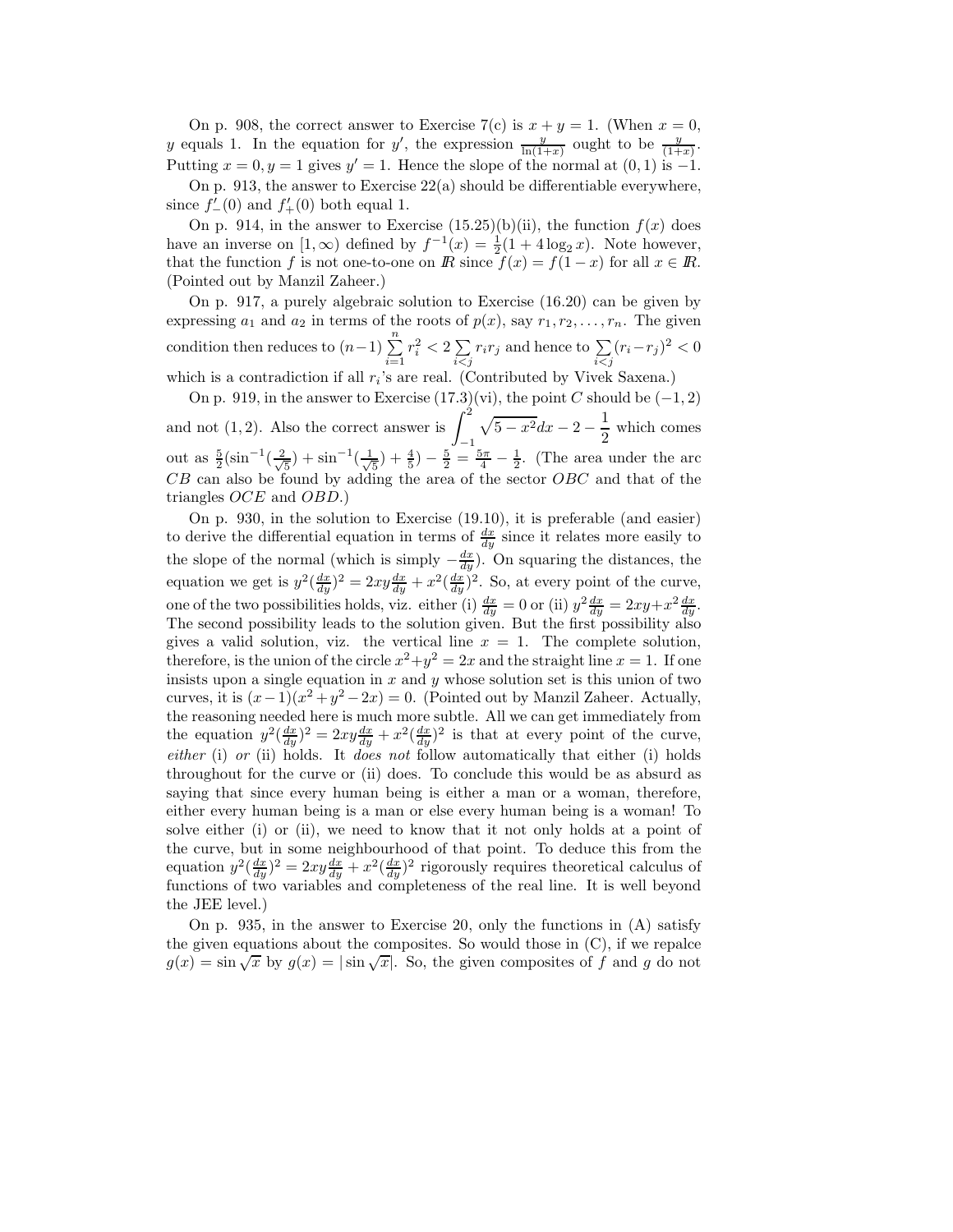force  $(A)$  to be true. In fact, they do not determine f and g uniquely. So  $(D)$ is the only correct statement. (Pointed out by Manzil Zaheer.)

On p. 953, the correct answer to Exercise (23.15) is 'Rupees  $-\frac{825}{2401}$ ,  $\frac{240}{2401}$  and  $\frac{585}{2401}$  respectively'. If the game ends on the *n*-th toss, then *A*'s net gain is 2*k* if  $n = 3k + 1, -k$  if  $n = 3k - 1$  and  $-k$  if  $n = 3k$ . So, the expected net gain of A equals  $\sum_{n=1}^{\infty}$  $_{k=0}$  $2kq^{3k}p-\sum^{\infty}$  $k=1$  $kq^{3k-2}p-\sum^{\infty}$  $k=1$  $kq^{3k-1}p$  where  $p = \frac{2}{5}$  and  $q = 1 - p = \frac{3}{5}$ 

which comes to  $-\frac{2q^2+q}{(1+a+q)}$  $\frac{2q+q}{(1+q+q^2)^2}$ . Similarly, the expected net gains of B and C

come out to be  $\frac{q-q^3}{(1-q)^3}$  $\frac{q-q^3}{(1+q+q^2)^2}$  and  $\frac{2q^2+q^3}{(1+q+q^2)}$  $\frac{2q+q}{(1+q+q^2)^2}$  respectively.

On p. 958, there is only one solution to the equation. Even though the resulting quadratic has 2 and 5 as two roots,  $x = 2$  cannot satisfy the original equation as logarithms of negative numbers are not defined.

A few more corrections are tabulated in the tables below. (A negatively numbered line is to be counted from the bottom.) A reader who notices any other mistake is urged to contact the author immediately, preferably on the e-mail (kdjoshi@math.iitb.ac.in) or on the phone (022) 25767467 (office) or (022) 25768467 (residence) or 9819961036, 9713612285 (mobile). Alternate solutions are also welcome. Those that are particularly elegant or instructive will be displayed on this webpage along with the names of their first contributors (except when they request anonymity).

The second edition of the book has appeared. Errors corrected after it came out are listed in the errata for the second edition. Some of them refer to material which is only in the second edition. The others also apply for the first edition with minor changes of pagination or the line numering.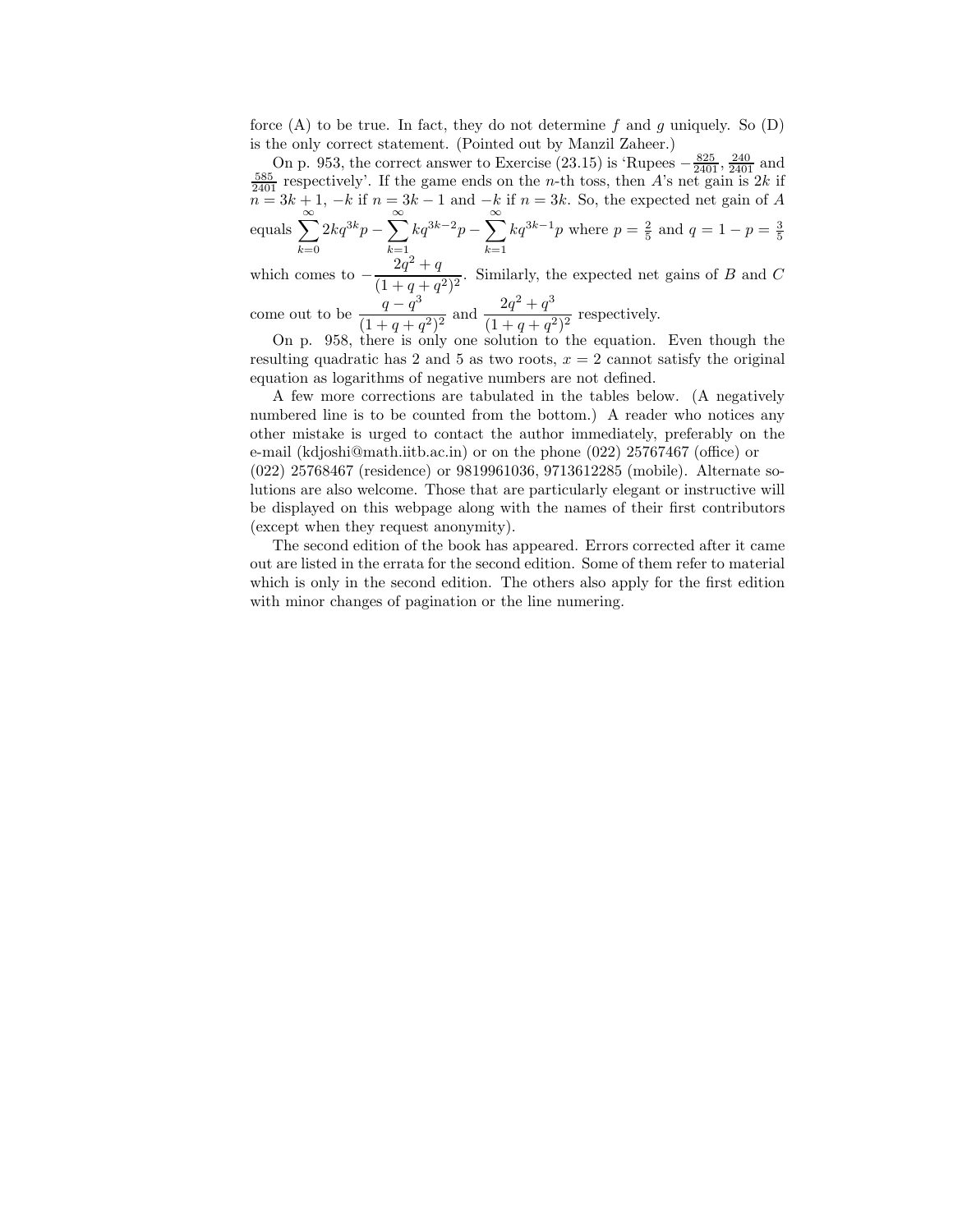| Page (line)           | For                                                                   | Read                                                     |
|-----------------------|-----------------------------------------------------------------------|----------------------------------------------------------|
| $v(ii)$ (-7)          | genrally                                                              | generally                                                |
| 5(14)                 | decompositiion                                                        | decomposition                                            |
| $11(-12)$             | permutaion                                                            | permutation                                              |
| 17(20)                | closed parentheses                                                    | right parentheses                                        |
| 22(24)                |                                                                       |                                                          |
| $26(-20)$             | $3^3 > 27$                                                            | $3^3 > 24$                                               |
| 36(16)                | two ot                                                                | two or                                                   |
| 41(9)                 | interval $\frac{1}{b}$ , $\frac{1}{a}$                                | interval $\left[\frac{1}{b}, \frac{1}{a}\right]$         |
| $61(-3)$              | $e^i y = \cos y + i \sin y$                                           | $e^{iy} = \cos y + i \sin y$                             |
| 65(1)                 | $i(x_1y_2 - x_2y_1)$                                                  | $i(x_1y_2+x_2y_1)$                                       |
| 84 (13)               | $\mathbf{A}'+\mathbf{B}'$                                             | $\alpha \mathbf{A}^{\prime }+\beta \mathbf{B}^{\prime }$ |
| $85(-2)$              | characterisitc                                                        | characteristic                                           |
| 86 (heading)          | Theoty                                                                | Theory                                                   |
| 86 (8)                | $x+3=7$                                                               | $x + 4 = 7$                                              |
| $90(-14)$             | worry                                                                 | to worry                                                 |
|                       |                                                                       |                                                          |
| 91 (Equation $(11)$ ) |                                                                       |                                                          |
| 95(7)                 | Exercise $(7.5)$                                                      | Exercise $(7.4)$                                         |
| 120(12)               | $16a^2e$                                                              | $16a^3e$                                                 |
| 121(13)               | $ax^2 + bx + c$                                                       | $ax^2 + bx + c = 0$                                      |
| $129(-15)$            | $(11 - k)$                                                            | $(13 - k)$                                               |
| 138(8)                | $2^{j}$                                                               | $p^j$                                                    |
| $150(-11)$            | $-3 \times 1092 - 17 \times 195 \quad -3 \times 1092 + 17 \times 195$ |                                                          |
| 153(19)               | $0, 1, 2, \ldots, 40$                                                 | $0, 1, 2, \ldots, 39$                                    |
| 153(20)               | $x=41$                                                                | $x=40$                                                   |
| 187(11)               | $0$ to $n$                                                            | 0 to $n-1$                                               |
| $193(-16)$            | x > c                                                                 | $x > -c$                                                 |
| $198(-14)$            | $\,$ at least                                                         | at most                                                  |
| $212(-5, -4)$         | $y+2z+w$                                                              | $7y+2z+w$                                                |
| 228(9, 10)            | $=\frac{1}{2}$ (                                                      | $=$ (                                                    |
| $233(-9)$             | an $n \to \infty$                                                     | as $n\to\infty$                                          |
| $246(-15)$            | (26)                                                                  | (21)                                                     |
| 251(9)                | $-2\cot\alpha$                                                        | $-2 \cot 2\alpha$                                        |
| 263(11, 13)           | $(m^2-1)(b-c)$                                                        | $(m^2-1)(b-c)$                                           |
| $263(-9)$             |                                                                       | $(1-m^2)$ $(b^2)$                                        |
| 284(15)               | $(1 - m^2)(b - c)$<br>$e^{-i\pi/4}$                                   | $e^{-i\pi/4}$                                            |
| 292 (2)               | $\frac{1}{2}(x-1)^2$                                                  | $(x-1)^2$                                                |
| 293(22)               |                                                                       |                                                          |
| 293 (22)              |                                                                       |                                                          |
| 298(7)                | determinant                                                           | determinant by 2                                         |

Continued ...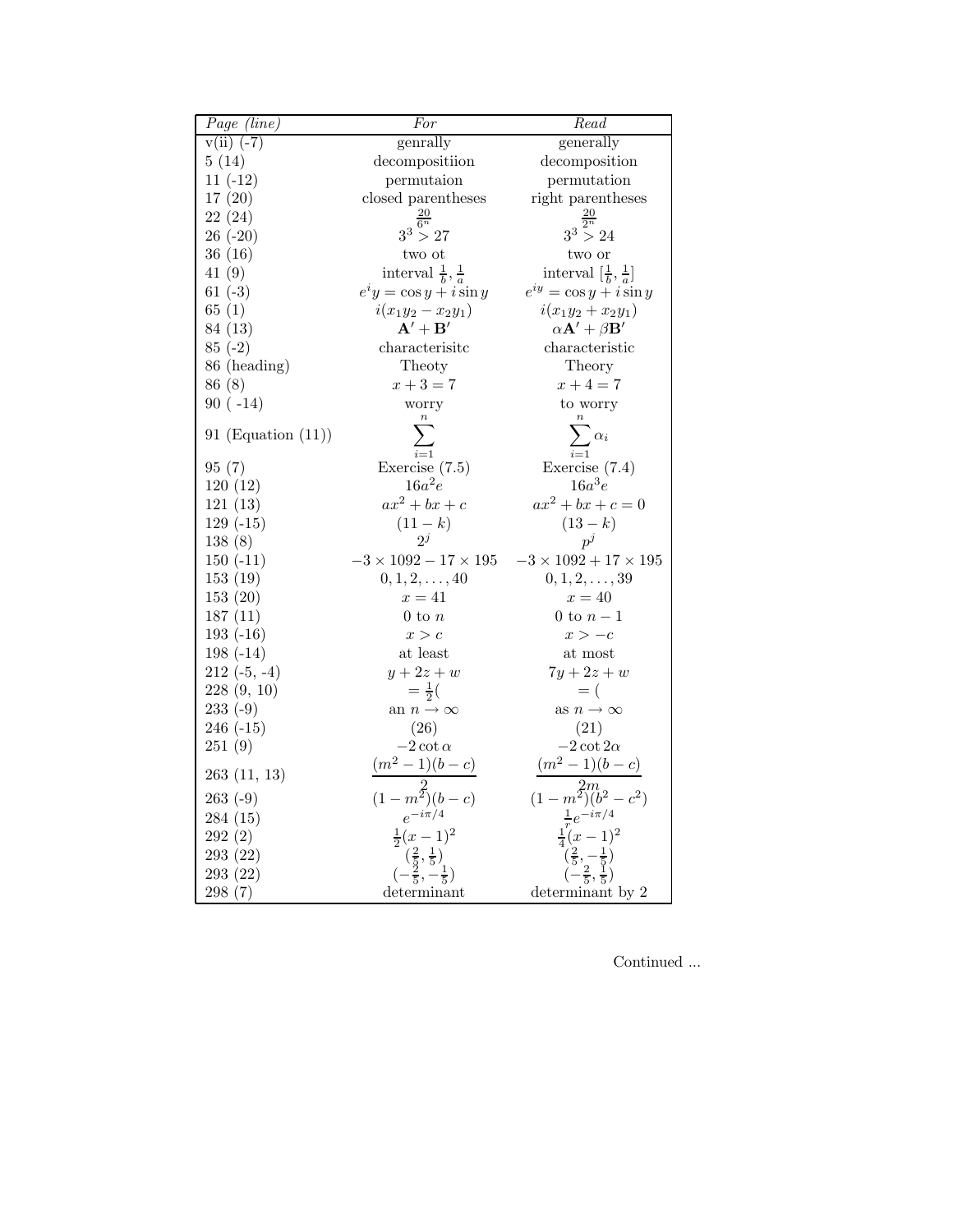| Page (line)     | For                                                        | Read                                                                                   |
|-----------------|------------------------------------------------------------|----------------------------------------------------------------------------------------|
| $311(-1)$       | $\overline{E_1 + \lambda_2}$                               | $E_1 + \lambda E_2$                                                                    |
| $315(-19)$      | $(2p + 5q + 6)$                                            | $(4p + 5q + 6)$                                                                        |
| 319(21)         | $=1$                                                       | $= 0$                                                                                  |
| $331$ (heading) | Triconometry                                               | Trigonometry                                                                           |
| 340(5)          | compodendo                                                 | componendo                                                                             |
| 349(5)          | $f(3+\delta)>0$                                            | $f(3+\delta)<0$                                                                        |
| 349(5)          | f(4) < 0                                                   | f(4) > 0                                                                               |
| 370(11)         | the Main Problem                                           | this problem                                                                           |
| $379(-10)$      | isoceles                                                   | isosceles                                                                              |
| $411(-6)$       | $5^{10}$                                                   | 10 <sup>5</sup>                                                                        |
| 412(2)          | $(m-1)!\binom{m}{n}$                                       | $(m-1)!\binom{m}{n}n!$                                                                 |
| $412(-12)$      | Exercise $(1.26)$                                          | Exercise $(1.27)$                                                                      |
| $414(-4)$       | $a = 7, b = 6$                                             | $a = 5, b = 8$                                                                         |
| 419(6)          | $x=-\frac{5}{36}, y=-\frac{1}{9}$                          | $x=-\frac{1}{4}, y=-\frac{1}{4}$                                                       |
| 419(7)          | $x + y = -\frac{1}{4}$                                     | $x + y = -\frac{1}{2}$                                                                 |
| 419 (8)         | $\frac{x}{y} = \frac{5}{4}$                                | $\frac{x}{y} = 1$                                                                      |
| 419(12)         | $\alpha(\alpha+\beta)$                                     | $\alpha^2\beta$                                                                        |
| 419(12)         | $\beta(\alpha+\beta)$                                      | $\alpha\beta^2$                                                                        |
| $420(-12)$      | $a_1b_2 - a_2b - 1$                                        | $a_1b_2 - a_2b_1$                                                                      |
| $421(-16)$      | $\lambda_1, \lambda_2, \lambda_3$                          | $\lambda_1, \lambda_3, \lambda_4$                                                      |
| $421(-4)$       | $x_1, x - 2$                                               | $\boldsymbol{x}_1,\boldsymbol{x}_2$                                                    |
| $422(-12)$      | $2Bm + c$                                                  | $2Bm + C$                                                                              |
| $422(-5)$       | powers of 1                                                | powers of 10                                                                           |
| $426(-11)$      | $\sqrt{u+v} + 2\sqrt{uv}$                                  | $\sqrt{u+v-2\sqrt{uv}}$                                                                |
| $430 (-15)$     | $=(\frac{1+i\sqrt{3}}{2})^{6m}$                            | $=\left(\frac{1-i\sqrt{3}}{2}\right)^{6m}$                                             |
| $445 (-16)$     | $A$ and $B$                                                | $z_1$ and $z_2$                                                                        |
| 449(2,3)        | or even to  etc.                                           | separately                                                                             |
| 450(6)          | $x^2 + xy - 2y^2 = 4$                                      | $16x^2 + 10xy + y^2 = 2$                                                               |
| 450(21)         |                                                            |                                                                                        |
| 451(4)          | $y^2-6y+10x+5$                                             | $y^2-6y-10x+14$                                                                        |
| 451(4)          | $(h-2)^2 + (y-2)^2$                                        | $(h-3)^2 + (k-3)^2$                                                                    |
| 451(17)         | $4x^2 + y^2 = 4x^2y^2$                                     | $4x^2 + 25y^2 = 4x^2y^2$                                                               |
| 451 (22)        | $x - y + 5 = 0$                                            | $x - 3y + 5 = 0$                                                                       |
| $451(-7)$       | $\sqrt{2}$ (four occurrences)                              | $1\ \mathrm{(all}\ \mathrm{occurrences})$                                              |
| 453(3)          | $y=-\frac{\sqrt{3}}{2}x$                                   | $y=-\sqrt{3}x$                                                                         |
| 456 (8)         | $[0, \frac{\pi}{3}] \cup [\frac{5\pi}{6}, \pi] \cup \{1\}$ | $[0,\frac{\pi}{6}]\cup\left[\frac{5\pi}{6},\pi\right]\cup\left\{\frac{\pi}{2}\right\}$ |
| 456(13)         | $\sin p \leq 0$                                            | $\sin p \geq 0$                                                                        |
| $456(-7)$       | . hence                                                    | . Hence                                                                                |
| 456(8)          | $[0, \frac{\pi}{3}] \cup [\frac{5\pi}{6}, \pi] \cup \{1\}$ | $[0,\frac{\pi}{6}]\cup\left[\frac{5\pi}{6},\pi\right]\cup\left\{\frac{\pi}{2}\right\}$ |
| 456(13)         | $\sin p \leq 0$                                            | $\sin p \geq 0$                                                                        |
| $456(-7)$       | hence .                                                    | . Hence                                                                                |

Continued ....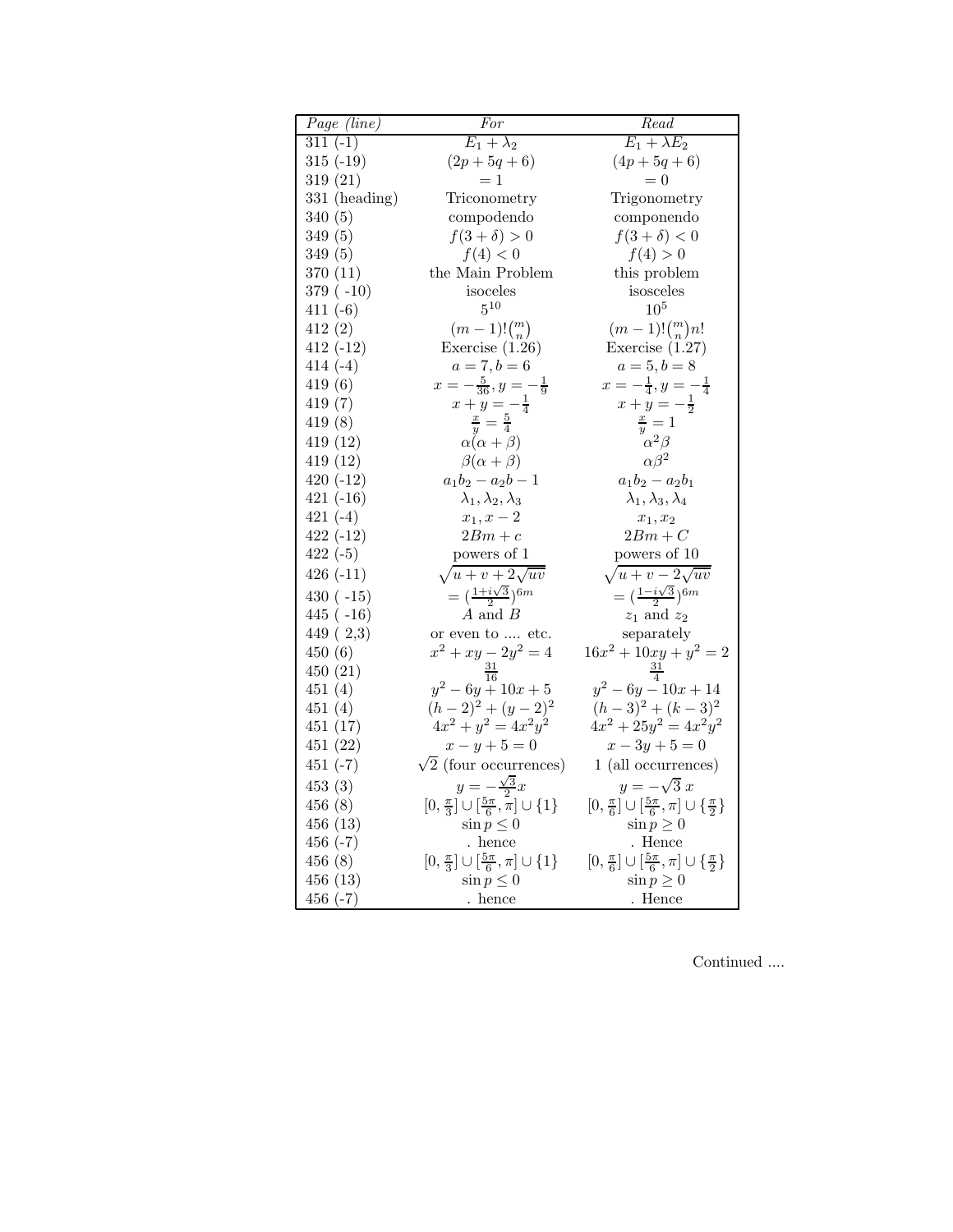| $Page$ (line)       | For                                  | $\overline{Read}$                     |
|---------------------|--------------------------------------|---------------------------------------|
| $457 (-18)$         | $2\sqrt{2}-4)$                       | $(2\sqrt{2}-4)$                       |
| $457 (-16)$         | eqatuing                             | equating                              |
| $470(-11)$          | constannt                            | constant                              |
| 479 (22)            | $2\pi$                               | $\pi$                                 |
| 481 (footnote)      | polularly                            | popularly                             |
| 490 $(-10)$         | $g(x)=2x$                            | $g(x)=3x$                             |
| 495(7, 14)          | minimise                             | maximise                              |
| $495(-3)$           | $\frac{\pi}{3}$ and $\frac{5\pi}{3}$ | $\frac{\pi}{6}$ and $\frac{5\pi}{6}$  |
| 496(20)             | 4<br>$a^2-\overline{4}$              | 8<br>$a^2-4$                          |
| 501(5)              | onjective                            | objective                             |
| 502(3,5,10)         | $\frac{2\sqrt{2}}{3}$                | $\frac{2\sqrt{2}}{\sqrt{3}}$          |
| 504(13)             | $x-1$                                | $x_1$                                 |
| 517(10, 11)         | $\pi$                                | $\pi/2$                               |
|                     | $\pi$                                |                                       |
| 517(13)             | $\tan \frac{1}{3}$                   | $3\tan \frac{1}{3}$                   |
| 521(14)             | exmination                           | examination                           |
| $522(-14)$          | $(s-a)(s-b)$                         | $(s-b)(s-c)$                          |
| 526(8)              | genrally                             | generally                             |
| 548 (9)             | $\sin(x^2+1) \times 2x$              | $\sin((x^2+1)^2) \times 2x$           |
| 548(9)              | $2x\sin(x^2+1)$                      | $2x\sin(x^4+2x^2+1)$<br>from the left |
| $550(-3)$           | from the right<br>from the left      | from the right                        |
| $550(-3)$<br>561(8) | So,                                  | So, in this deleted                   |
|                     |                                      | $\delta$ - neighbourhood              |
| 561(11)             |                                      | $ 1-L + -1-L =1+1$ $ 1-L + -1-L <1+1$ |
| 568(1)              | $y=\frac{1}{y}$                      | $y=\frac{1}{x}$                       |
| 576(10)             | $e^x \cos x$                         | $e^{2x}\cos x$                        |
| $579(-15,-9)$       | Comment No. 21                       | Comment No. 19                        |
| 585(18)             | and $(2)$ will                       | and $(4)$ will                        |
| $586(-19)$          | $f(a) \leq f(b)$                     | $f(a) \leq m \leq f(b)$               |
| $589(-16)$          | $f(x) = \sin x$                      | $f(x) = \cos x$                       |
| $589(-16)$          | $[0, \pi]$                           | $[0,3\pi]$                            |
| 591(9)              | $f(x_1)$ and $f(x_3)$                | $f(x_1)$ and $f(x_2)$                 |
| 591(24)             | Applying the MVT                     | Applying the IVP                      |
| 596(21)             | $r-1$ (second occurrence)            | $r-2$                                 |
| 610(14)             | ia                                   | is                                    |
| 616(18)             | Comment No. 8                        | Comment No. 9                         |
| 622(9)              | $2\pi r$ .                           | $2\pi r$ ).                           |
| $622(-1)$           | $\, x \,$                            | $\frac{x}{2}\sqrt{r^2-x^2}$           |
| $628(-18)$          | $\sqrt{\frac{2}{x}}x^2$              | $2 + x$                               |
| 635 $(-17)$         | $rac{1}{a}$ sin(ax + b)              | $\frac{1}{a}\cos(ax+b)$               |
| 636 $(-11)$         | $B_kx + C_k$                         | $B_rx+C_r$                            |
|                     | $(x + b_r)^2 + c_r^2$                | $(x + b_r)^2 + c_r^2$                 |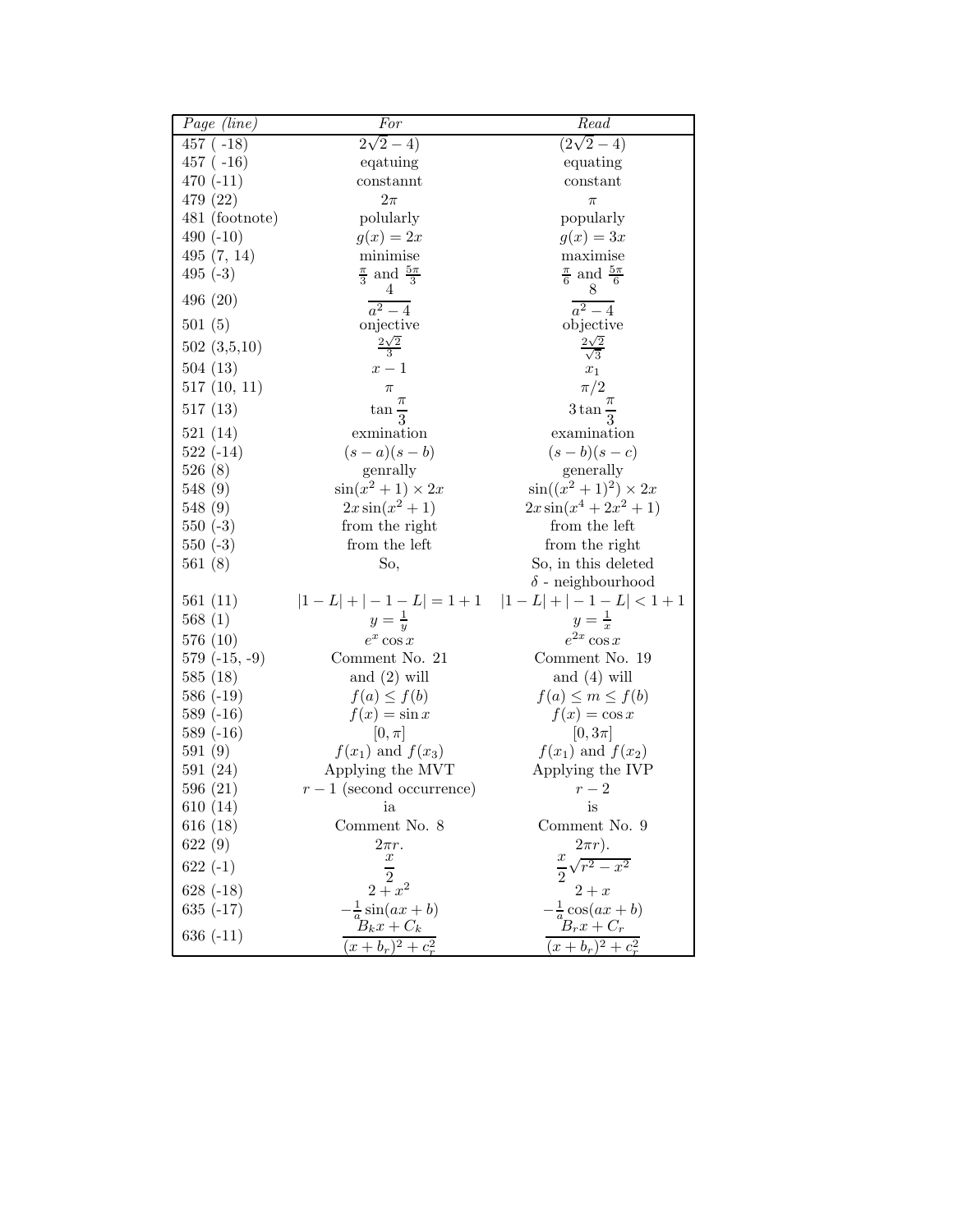Continued ....

| Page (line)           | For                                                                                            | Read                                                                                          |
|-----------------------|------------------------------------------------------------------------------------------------|-----------------------------------------------------------------------------------------------|
| $640(-14)$            | $rac{1}{4}$ sin $(2u)$                                                                         | $\frac{r^2}{4}\sin(2u)$                                                                       |
| $640(-13)$            | $2r^2x\sqrt{r^2-x^2}$                                                                          | $\frac{2x\sqrt{r^2-x^2}}{r^2}$                                                                |
|                       |                                                                                                | $\dot{D}_m$                                                                                   |
| $642(-1)$             | $D_r$                                                                                          |                                                                                               |
| $647(-7)$             |                                                                                                | $\frac{1}{m}$                                                                                 |
| 648 (11)              | F'(x)g(x)dx                                                                                    | F'(x)G(x)dx                                                                                   |
| 651(7)                | functionon                                                                                     | function                                                                                      |
| 651(7)                | of $f(x)$                                                                                      | $\alpha$                                                                                      |
| 655(15)               | $\frac{1}{n}\sum_{r=1}^{n}\sin(\frac{\pi r}{n})$ $\frac{1}{n}\ln\frac{(2n)!}{n^{n}n!}$         | $\lim_{n\to\infty}\frac{1}{n}\sum_{r=1}^n\sin(\frac{\pi r}{n})$                               |
| 655(16)               |                                                                                                | $\lim_{n\to\infty}\frac{1}{n}\ln\frac{(2n)!}{n^nn!}$                                          |
| 657(1)                | maxımum                                                                                        | mınımum                                                                                       |
| $657(-15)$            | separately                                                                                     | separately)                                                                                   |
| $657(-11)$            | variable $t$ )                                                                                 | variable t.                                                                                   |
| 668(1)                | (12)                                                                                           | (10)                                                                                          |
| $681(-2)$             | $\tan^{-1} 1 - \tan^{-1}(-1) = \pi$                                                            | $\tan^{-1} 1 - \tan^{-1}(-1) = \frac{\pi}{2}$                                                 |
| $681(-2)$             | $I = \frac{\pi^2}{2\pi^2}$                                                                     | $I=\frac{\pi^2}{\pi^2}$                                                                       |
| $681(-1)$             |                                                                                                |                                                                                               |
| 683 (10)              | $\int_0^{\pi/2} \sin 2x \cos x \ dx$                                                           | $\int_0^{\pi/2} f(\sin 2x) \cos x \ dx$                                                       |
| 685 (16)              | $[x]^2$                                                                                        | $[x^2]$                                                                                       |
| $687(-1)$             | $\int_0^{\pi/2}$                                                                               |                                                                                               |
|                       |                                                                                                |                                                                                               |
| 688 (-10)             | $\int f(\sin x) dx$                                                                            | $\int_{-\pi/2}^{\pi/2}$ $\int_{0}^{\pi} f(\sin x) dx$                                         |
| 698 (5)               | deacy                                                                                          | decay                                                                                         |
| 700(13)               | arbitray                                                                                       | arbitrary                                                                                     |
| 701(2)                | natrure                                                                                        | nature                                                                                        |
| $704(-9)$             | $2x^2 + 2y^2$                                                                                  | $x^2 + y^2$                                                                                   |
| $704(-8)$             | $2x^2 + 2y^2$                                                                                  | $x^2 + y^2$                                                                                   |
| $706(-5)$             | function of of                                                                                 | function of                                                                                   |
| $712(-7)$             | vx                                                                                             | $v \cot x$                                                                                    |
| 726(20)               | $(a + b - 1) f(1) = -5$                                                                        | $(a + b)f(1) = -4$                                                                            |
| 726 (21)              | $a+b\neq 1$                                                                                    | $a+b\neq 0$                                                                                   |
| 736 (10)<br>$759(-4)$ | oppositie<br>$(\mathbf{a}, \mathbf{b}, \mathbf{c})$ and $(\mathbf{a}, \mathbf{b}, \mathbf{c})$ | opposite<br>$(\mathbf{b}, \mathbf{c}, \mathbf{a})$ and $(\mathbf{c}, \mathbf{a}, \mathbf{b})$ |
| 759 (-4)              | system $(\mathbf{a}, \mathbf{b}, \mathbf{c})$                                                  | system $(\mathbf{a}, \mathbf{c}, \mathbf{b})$                                                 |
| 787 (8)               | Chapter 3                                                                                      | Chapter 5                                                                                     |
| 788 (-18)             | determied                                                                                      | determined                                                                                    |
| 792 (-14)             | $\frac{1310}{10000}$                                                                           | 1390                                                                                          |
| 792 (-13)             | $13.10\%$                                                                                      | 10000<br>13.90%                                                                               |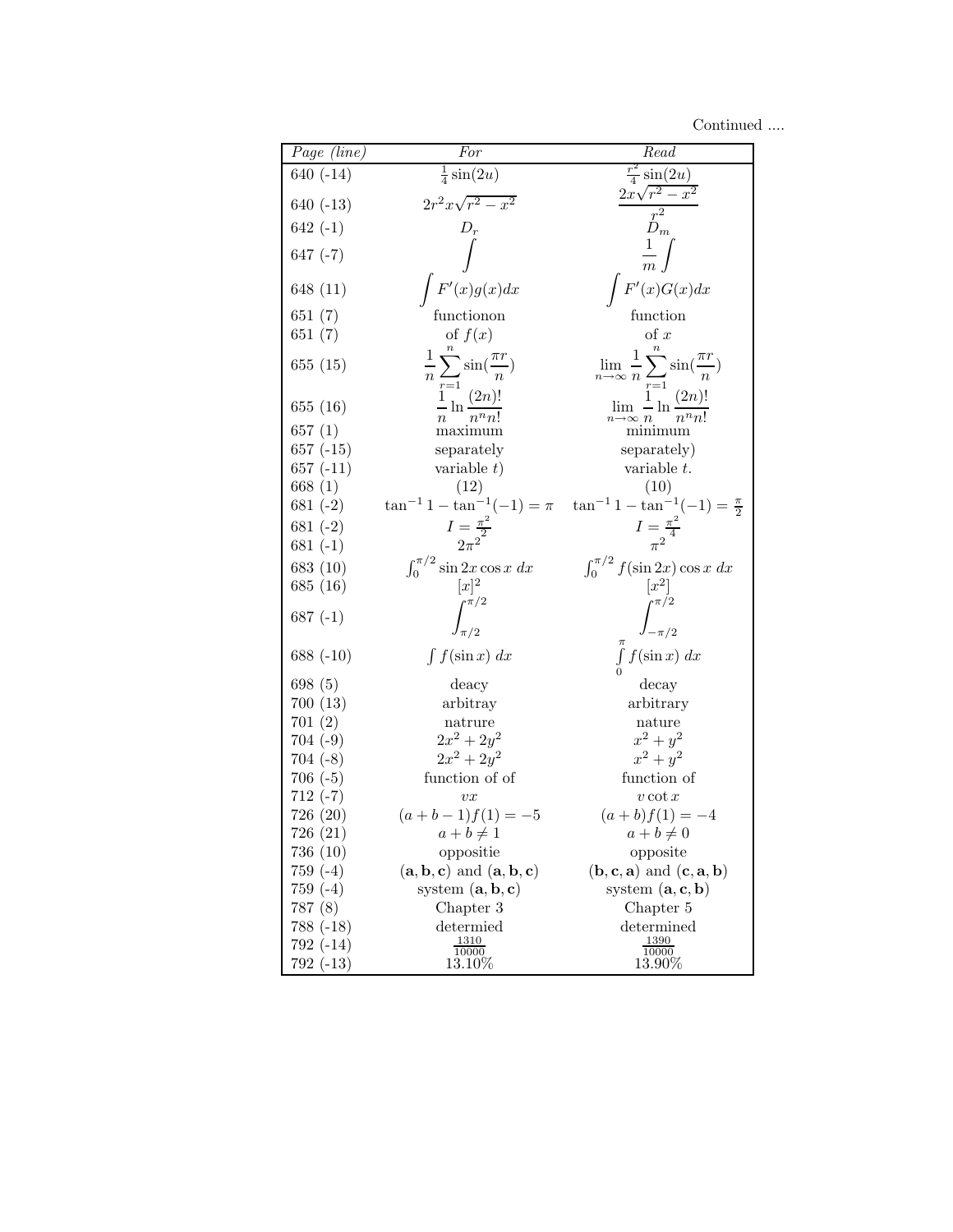Continued ....

| Page (line)              | For                                              | Read                                                          |
|--------------------------|--------------------------------------------------|---------------------------------------------------------------|
| 793(13)                  | $C($ Exactly                                     | $P( \text{Exactly}$                                           |
| 793(13)                  | one of ${\cal A}$ and ${\cal A}$                 | one of $\cal C$ and $\cal A$                                  |
| 793 (19)                 | $P(CA' \cup P(C'A))$                             | $P(CA' \cup C'A)$                                             |
| 795 (5)                  | evey                                             | every                                                         |
| $804(-3)$                |                                                  | $x^2 - (1-p)x + p(1-p)$ $x^2 - (1-p)x - p(1-p)$               |
| $814(-13)$               | $f(T) = p$                                       | $f(\mathcal{H})=p$                                            |
| 852 (4)                  | ncessarily                                       | necessarily                                                   |
| 853(20)                  | serous                                           | serious                                                       |
| $874(-20)$               | Main problem                                     | Main Problem                                                  |
| 897(3)                   | $x^2$<br>$x^4$<br>$x -$<br>$+$<br>$\overline{2}$ | $x^2$<br>$x^3$<br>$x-\frac{1}{2}$                             |
| 903(1)                   | $a^2-b^2$                                        | $(a+b)^2$                                                     |
| 903(20)                  | $\boldsymbol{a}$<br>$b < -2$                     | $\boldsymbol{a}$<br>$-2 < b < -1$                             |
| 903(20)                  | b > 1                                            | $b\geq 1$                                                     |
| $903(-13)$               | 12. $(C)$ .                                      | 12. $(D)$ .                                                   |
| 907(10)                  | $(4x_0+1)^3$                                     | $(4x_0^2+1)^3$                                                |
|                          | $16x_0^4$                                        | $16x_0^4$                                                     |
| 907(10)                  | $64x_0^3(4x_0^2+1)^2$<br>$x_2 = 2x_1$            | $64x_0^3(4x_0^2+1)^3$<br>$x_2 = -2x_1$                        |
| $907(-23)$<br>$907(-22)$ | $x_3 = 2x_2, x_4 = 2x_3$                         | $x_3 = -2x_2, x_4 = -2x_3$                                    |
| $907(-21)$               | ration                                           | ratio                                                         |
| $907(-20)$               | 4                                                | 16                                                            |
| 909(7)                   | $\frac{32}{\pi^2+16}$                            | $-\frac{8}{\ln 2}+\frac{32}{\pi^2+16}$                        |
| 909(7)                   | $1+2\tan^{-1} x$                                 | $\left(\frac{\ln \sin x}{\ln \cos x}\right)^2 + 2\tan^{-1} x$ |
| 911(1)                   |                                                  |                                                               |
| 911(19)                  | $\sqrt{3}$<br>$-1 \leq < 0$                      | $3\sqrt{3}$<br>$-1 \leq x < 0$                                |
| 911(19)                  | $limit$ is $-1$                                  | limit is 1                                                    |
| 911(20)                  | $(i)$ 5.                                         | $(i)$ 1.                                                      |
| 911(20)                  | $f(x)=2$                                         | $f(x) = \sin x$                                               |
| 911(20)                  | $g(f(x)) = 5$                                    | $g(f(x)) = \sin^2 x + 1$                                      |
| 912(8)                   | if $0 \leq x$ (at end)                           | if $x \geq 1$                                                 |
| 912(19)                  | $7-(342.99)^3$                                   | $7-(342.99)^{1/3}$                                            |
| $912(-6)$                | of $\boldsymbol{g}$                              | $\circ$ f $f$                                                 |
| $912(-5)$                | $(f+g)-g$                                        | $(f+g)-f$                                                     |
| $912(-5)$                | $\mathrm{of}\; f$                                | $\circ$ f g                                                   |
| 913(1)                   | $(b)$ 0.                                         | (b) $\frac{3}{2}$ .                                           |
| 913(2)                   | $e^x \cos x$                                     | $e^{2x}\cos x$                                                |
| 913(6)                   | $g(x) \equiv x$                                  | $g(x) \equiv x-4$                                             |
| 913(7)                   | all $x>16$                                       | all $x \geq 4$                                                |
| 913 (19)                 | at 1 and $2$                                     | at $0$ and $1$                                                |
| $913(-3)$                | $[-2a,\frac{a}{3}]$                              | $\left[-2/a,\frac{a}{3}\right]$                               |
| $913(-2)$                | $e^{ax}(2a+x)$                                   | $ae^{ax}(ax+2)$                                               |